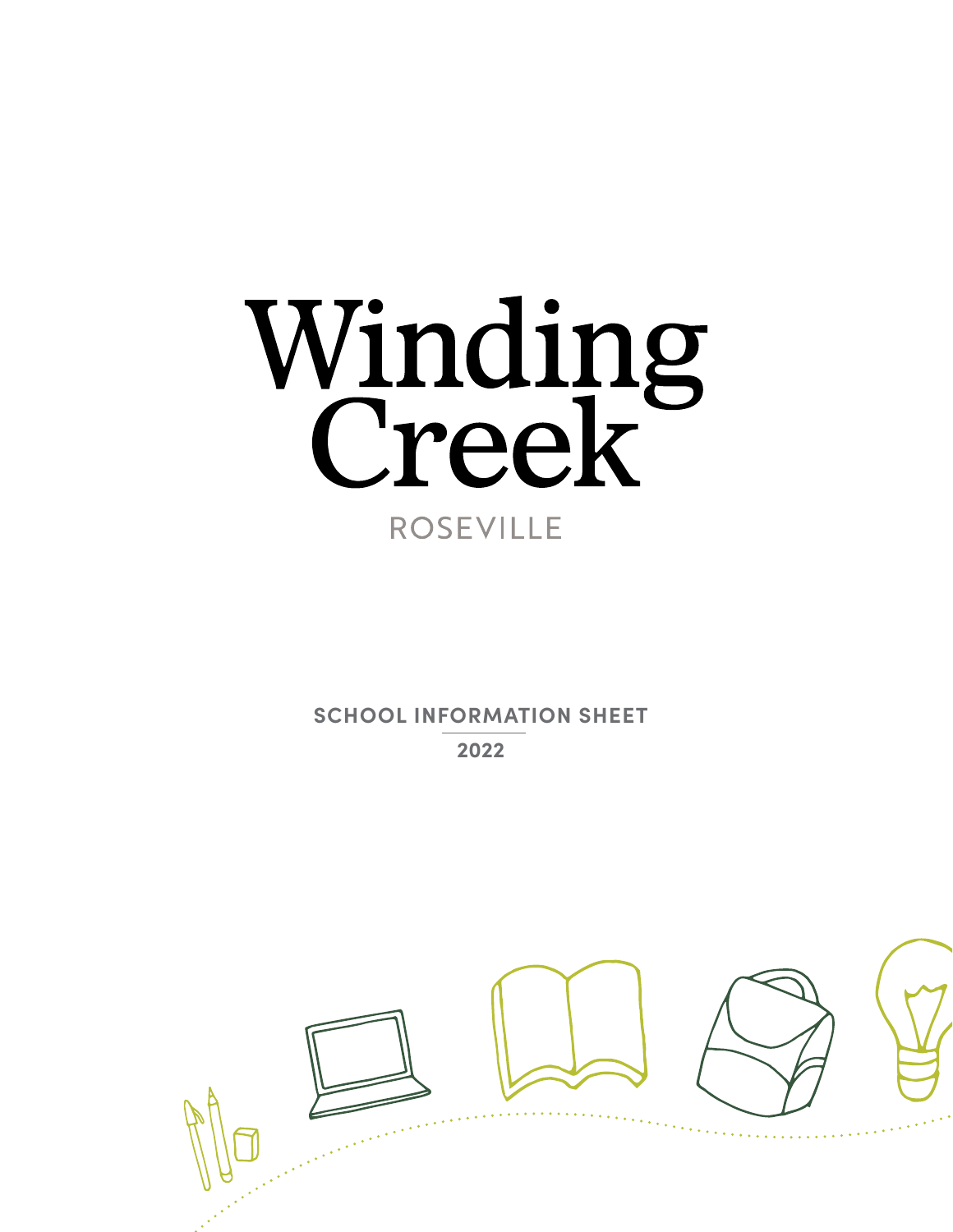# Diamond Creek Elementary School (K-5)

## **Roseville City Elementary School District**

3151 Hopscotch Way, Roseville, CA 95747 – 4.7 miles from Winding Creek 916-771-1760

## **Diamond Creek Trailblazers!**

## **Why Diamond Creek?**

At Diamond Creek, we have a collaborative approach in which teachers across grade levels work together to produce optimum learning techniques and environments that support student growth and academic success. Our collaborative approach has proven successful through our high assessment scores and student achievement.

## **GreatSchools.org**

**School-Ratings.com**

# Robert C. Cooley Middle School (6-8)

## **Roseville City Elementary School District**

9300 Prairie Woods Way, Roseville, CA 95747 – 3.7 miles from Winding Creek 916-771-1740

## **Cooley Cobras!**

## **Why Cooley?**

We provide every student with a middle school experience that is safe and successful physically, academically, emotionally and socially. Our school is part of the Positive Behavioral Interventions and Supports (PBIS) program, a nationwide team of schools that helps students make positive choices every day and connect with staff in supportive ways. Our school-wide expectations are the following: Be Safe, Be Responsible, Be Respectful, Be Kind.

## **GreatSchools.org**

**School-Ratings.com**



#### **WindingCreekRoseville.com**

Copyright © 2022 Anthem United Creekview Developments Limited Partnership. All rights reserved. This document contains general information about Winding Creek. All information is subject to change. Nothing in this document is an offer to sell or the solicitation of an offer to purchase real property in Winding Creek. School assignments are not guaranteed and are subject to change. All information provided is pursuant to the Fair Housing Act. Anthem United CA DRE license #02025766.